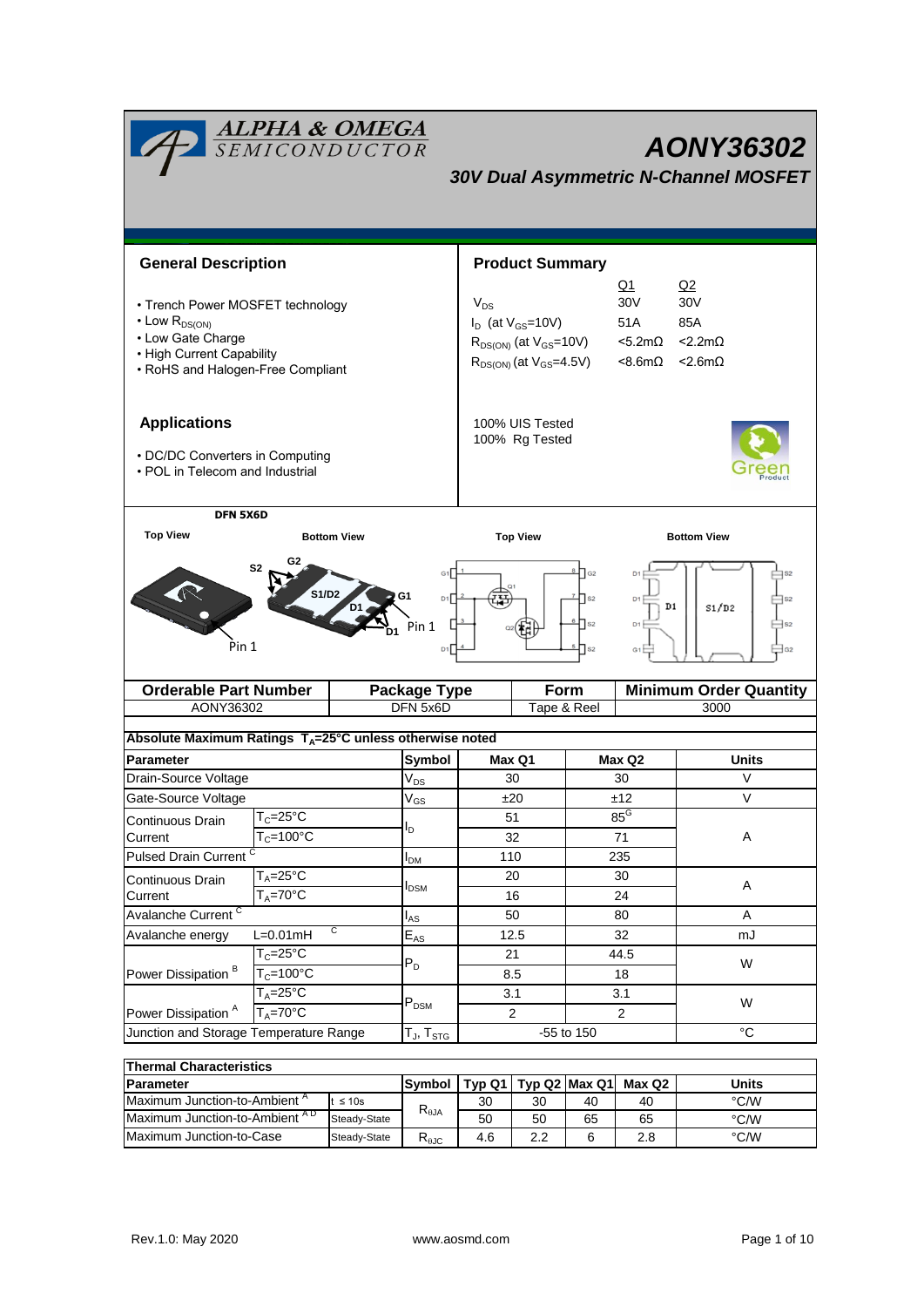

#### **Q1 Electrical Characteristics (TJ=25°C unless otherwise noted)**

| Symbol                                  | Parameter                             | <b>Conditions</b>                                                                                         |                     |     | <b>Typ</b> | Max  | <b>Units</b> |  |  |
|-----------------------------------------|---------------------------------------|-----------------------------------------------------------------------------------------------------------|---------------------|-----|------------|------|--------------|--|--|
| <b>STATIC PARAMETERS</b>                |                                       |                                                                                                           |                     |     |            |      |              |  |  |
| <b>BV<sub>DSS</sub></b>                 | Drain-Source Breakdown Voltage        | $I_D = 250 \mu A$ , $V_{GS} = 0V$                                                                         |                     | 30  |            |      | V            |  |  |
| $I_{DSS}$                               | Zero Gate Voltage Drain Current       | $V_{DS}$ =30V, $V_{GS}$ =0V                                                                               |                     |     |            | 1    | μA           |  |  |
|                                         |                                       |                                                                                                           | $T_J = 55^{\circ}C$ |     |            | 5    |              |  |  |
| $I_{GSS}$                               | Gate-Body leakage current             | $V_{DS} = 0V$ , $V_{GS} = \pm 20V$                                                                        |                     |     |            | ±100 | nA           |  |  |
| $\mathsf{V}_{\mathsf{GS}(\mathsf{th})}$ | Gate Threshold Voltage                | $V_{DS} = V_{GS}$ , $I_D = 250 \mu A$                                                                     |                     | 1.3 | 1.75       | 2.2  | V            |  |  |
|                                         |                                       | $V_{GS}$ =10V, $I_D$ =20A                                                                                 |                     |     | 3.8        | 5.2  |              |  |  |
| $R_{DS(ON)}$                            | Static Drain-Source On-Resistance     |                                                                                                           | $TJ=125°C$          |     | 5.4        | 7.6  | $m\Omega$    |  |  |
|                                         |                                       | $V_{GS}$ =4.5V, $I_D$ =20A                                                                                |                     |     | 6.2        | 8.6  | $m\Omega$    |  |  |
| $g_{FS}$                                | <b>Forward Transconductance</b>       | $V_{DS}=5V$ , $I_D=20A$                                                                                   |                     |     | 80         |      | S            |  |  |
| $V_{SD}$                                | Diode Forward Voltage                 | $IS=1A, VGS=0V$                                                                                           |                     |     | 0.7        | 1    | $\vee$       |  |  |
| $I_{\rm S}$                             | Maximum Body-Diode Continuous Current |                                                                                                           |                     |     | 30         | A    |              |  |  |
| <b>DYNAMIC PARAMETERS</b>               |                                       |                                                                                                           |                     |     |            |      |              |  |  |
| $C_{\text{iss}}$                        | Input Capacitance                     |                                                                                                           |                     |     | 1000       |      | pF           |  |  |
| $C_{\rm oss}$                           | <b>Output Capacitance</b>             | $V_{GS}=$ 0V, $V_{DS}=$ 15V, f=1MHz                                                                       |                     | 290 |            | pF   |              |  |  |
| $C_{\text{rss}}$                        | Reverse Transfer Capacitance          |                                                                                                           |                     | 50  |            | pF   |              |  |  |
| R <sub>g</sub>                          | Gate resistance                       | $f=1$ MHz                                                                                                 | 0.2                 | 0.6 | 1          | Ω    |              |  |  |
|                                         | <b>SWITCHING PARAMETERS</b>           |                                                                                                           |                     |     |            |      |              |  |  |
| $Q_q(10V)$                              | <b>Total Gate Charge</b>              |                                                                                                           |                     |     | 17         | 30   | nC           |  |  |
| $Q_g(4.5V)$                             | <b>Total Gate Charge</b>              | $V_{\text{GS}} = 10V$ , $V_{\text{DS}} = 15V$ , $I_{\text{D}} = 20A$                                      |                     | 8   | 15         | nC   |              |  |  |
| $\mathsf{Q}_{\mathsf{gs}}$              | Gate Source Charge                    |                                                                                                           |                     | 2.8 |            | nC   |              |  |  |
| $\mathsf{Q}_{\underline{\text{gd}}}$    | Gate Drain Charge                     |                                                                                                           |                     | 4.1 |            | nC   |              |  |  |
| $t_{D(0n)}$                             | Turn-On DelayTime                     |                                                                                                           |                     |     | 6.5        |      | ns           |  |  |
| $t_r$                                   | Turn-On Rise Time                     | $V_{\text{GS}}$ =10V, $V_{\text{DS}}$ =15V, R <sub>1</sub> =0.75 $\Omega$ ,<br>$R_{\text{GEN}} = 3\Omega$ |                     |     | 3.0        |      | ns           |  |  |
| $t_{D(off)}$                            | Turn-Off DelayTime                    |                                                                                                           |                     |     | 19         |      | ns           |  |  |
| $\mathsf{t}_{\mathsf{f}}$               | Turn-Off Fall Time                    |                                                                                                           |                     | 2.5 |            | ns   |              |  |  |
| $t_{rr}$                                | Body Diode Reverse Recovery Time      | $I_F = 20A$ , di/dt=500A/ $\mu$ s                                                                         |                     |     | 11         |      | ns           |  |  |
| $Q_{rr}$                                | Body Diode Reverse Recovery Charge    | $I_F = 20A$ , di/dt=500A/ $\mu$ s                                                                         |                     |     | 19         |      | nC           |  |  |

A. The value of R<sub>AJA</sub> is measured with the device mounted on 1in<sup>2</sup> FR-4 board with 2oz. Copper, in a still air environment with T<sub>A</sub> =25°C. The Power dissipation P<sub>DSM</sub> is based on R <sub>GJA</sub> t≤ 10s and the maximum allowed junction temperature of 150°C. The value in any given application depends on the user's specific board design.

B. The power dissipation P<sub>D</sub> is based on T<sub>J(MAX)</sub>=150°C, using junction-to-case thermal resistance, and is more useful in setting the upper dissipation<br>limit for cases where additional heatsinking is used.

C. Single pulse width limited by junction temperature  $T_{J(MAX)}$ =150°C.

D. The  $R_{\theta JA}$  is the sum of the thermal impedance from junction to case  $R_{\theta JC}$  and case to ambient.

E. The static characteristics in Figures 1 to 6 are obtained using <300µs pulses, duty cycle 0.5% max.<br>F. These curves are based on the junction-to-case thermal impedance which is measured with the device mounted to a larg

H. These tests are performed with the device mounted on 1 in<sup>2</sup> FR-4 board with 2oz. Copper, in a still air environment with T<sub>A</sub>=25°C.

APPLICATIONS OR USES AS CRITICAL COMPONENTS IN LIFE SUPPORT DEVICES OR SYSTEMS ARE NOT AUTHORIZED. AOS DOES NOT ASSUME ANY LIABILITY ARISING OUT OF SUCH APPLICATIONS OR USES OF ITS PRODUCTS. AOS RESERVES THE RIGHT TO MAKE CHANGES TO PRODUCT SPECIFICATIONS WITHOUT NOTICE. IT IS THE RESPONSIBILITY OF THE CUSTOMER TO EVALUATE SUITABILITY OF THE PRODUCT FOR THEIR INTENDED APPLICATION. CUSTOMER SHALL COMPLY WITH APPLICABLE LEGAL REQUIREMENTS, INCLUDING ALL APPLICABLE EXPORT CONTROL RULES, REGULATIONS AND LIMITATIONS.

AOS' products are provided subject to AOS' terms and conditions of sale which are set forth at: http://www.aosmd.com/terms\_and\_conditions\_of\_sal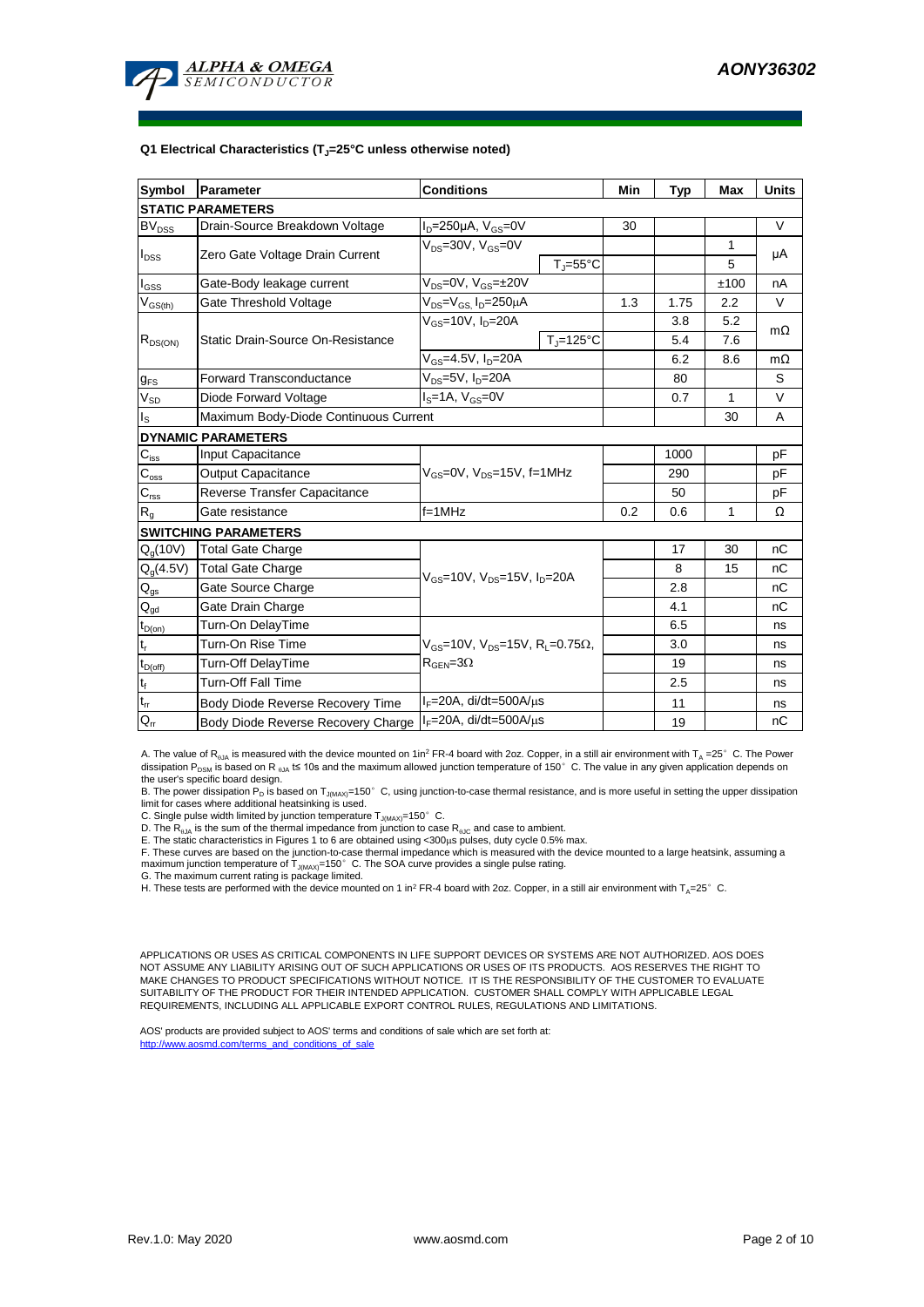

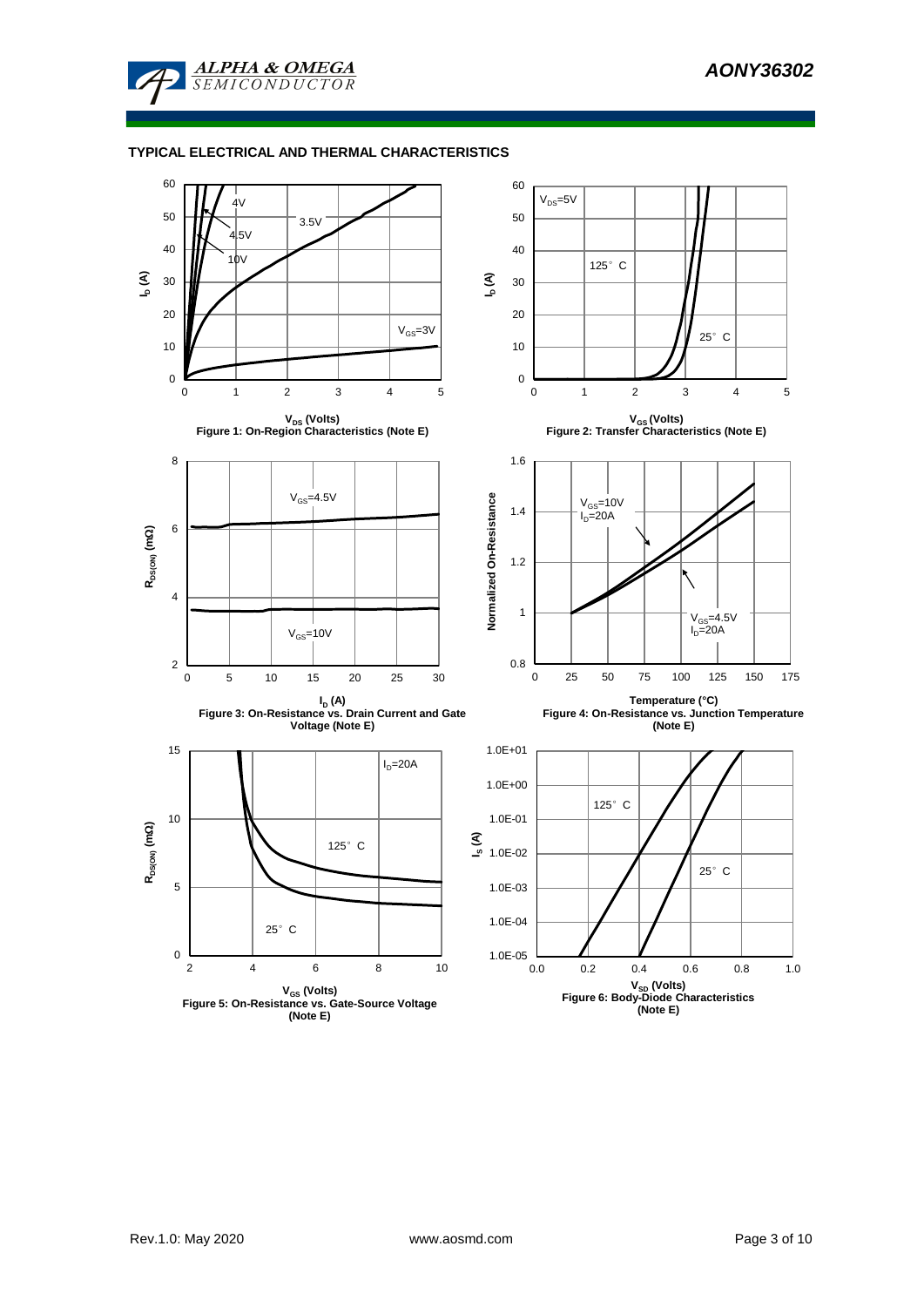



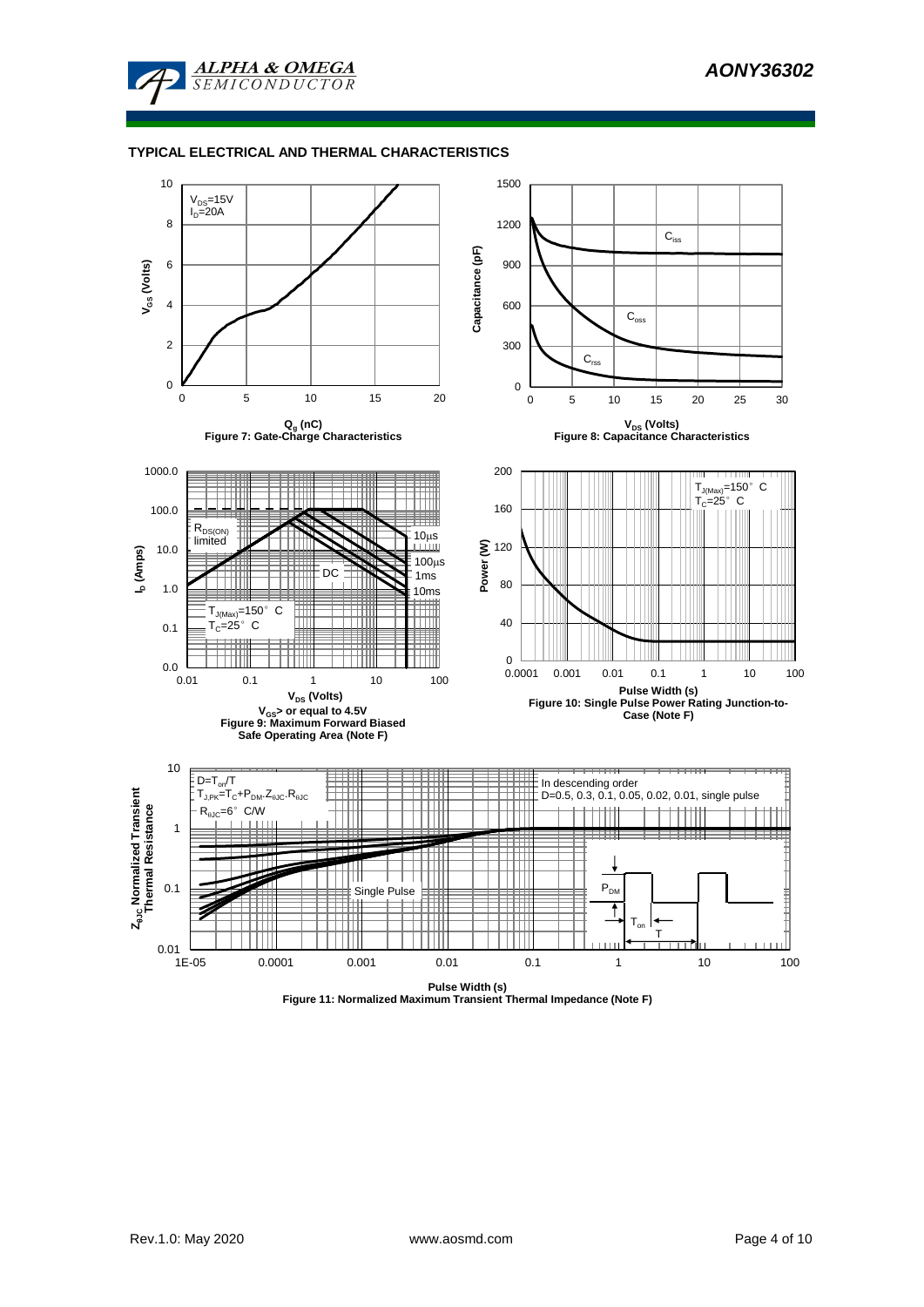







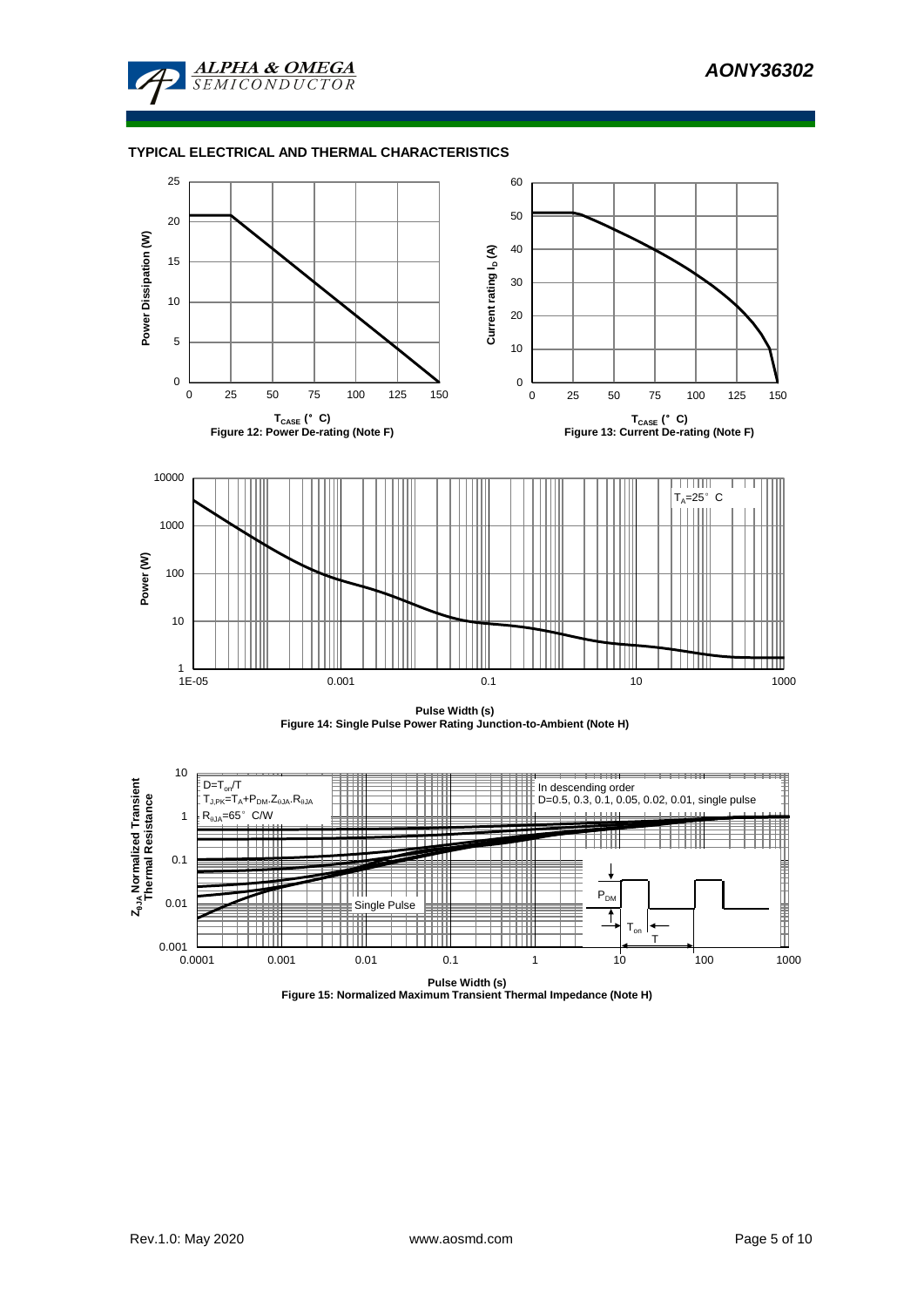

#### **Q2 Electrical Characteristics (TJ=25°C unless otherwise noted)**

| <b>Symbol</b>              | Parameter                             | <b>Conditions</b>                                                                           | Min                 | <b>Typ</b> | Max  | <b>Units</b> |           |  |  |
|----------------------------|---------------------------------------|---------------------------------------------------------------------------------------------|---------------------|------------|------|--------------|-----------|--|--|
| <b>STATIC PARAMETERS</b>   |                                       |                                                                                             |                     |            |      |              |           |  |  |
| $BV_{DSS}$                 | Drain-Source Breakdown Voltage        | $I_D = 250 \mu A$ , $V_{GS} = 0V$                                                           |                     | 30         |      |              | V         |  |  |
|                            | Zero Gate Voltage Drain Current       | $V_{DS}$ =30V, $V_{GS}$ =0V                                                                 |                     |            |      | 1            |           |  |  |
| $I_{DSS}$                  |                                       |                                                                                             | $T_i = 55^{\circ}C$ |            |      | 5            | μA        |  |  |
| $I_{GSS}$                  | Gate-Body leakage current             | $V_{DS} = 0V$ , $V_{GS} = \pm 12V$                                                          |                     |            |      | ±100         | nA        |  |  |
| $V_{GS(th)}$               | Gate Threshold Voltage                | $V_{DS} = V_{GS}$ , $I_D = 250 \mu A$                                                       |                     | 1.1        | 1.5  | 1.9          | V         |  |  |
|                            |                                       | $V_{GS}$ =10V, $I_{D}$ =20A                                                                 |                     |            | 1.7  | 2.2          | $m\Omega$ |  |  |
| $R_{DS(ON)}$               | Static Drain-Source On-Resistance     |                                                                                             | $T_J = 125$ °C      |            | 2.4  | 3.2          |           |  |  |
|                            |                                       | $V_{GS} = 4.5V, I_D = 20A$                                                                  |                     |            | 2.1  | 2.6          | $m\Omega$ |  |  |
| $g_{FS}$                   | <b>Forward Transconductance</b>       | $V_{DS} = 5V$ , $I_D = 20A$                                                                 |                     |            | 165  |              | S         |  |  |
| $V_{SD}$                   | Diode Forward Voltage                 | $IS=1A, VGS=0V$                                                                             |                     |            | 0.7  | 1            | V         |  |  |
| lls                        | Maximum Body-Diode Continuous Current |                                                                                             |                     |            | 50   | A            |           |  |  |
|                            | <b>DYNAMIC PARAMETERS</b>             |                                                                                             |                     |            |      |              |           |  |  |
| $C_{\rm iss}$              | Input Capacitance                     |                                                                                             |                     |            | 2555 |              | pF        |  |  |
| $C_{\rm oss}$              | <b>Output Capacitance</b>             | $V_{GS}$ =0V, $V_{DS}$ =15V, f=1MHz                                                         |                     | 520        |      | рF           |           |  |  |
| $\mathbf{C}_{\text{rss}}$  | Reverse Transfer Capacitance          |                                                                                             |                     | 75         |      | pF           |           |  |  |
| $\mathsf{R}_{\mathsf{g}}$  | Gate resistance                       | $f = 1$ MHz                                                                                 | 1.2                 | 2.4        | 3.6  | Ω            |           |  |  |
|                            | <b>SWITCHING PARAMETERS</b>           |                                                                                             |                     |            |      |              |           |  |  |
| $Q_g(10V)$                 | <b>Total Gate Charge</b>              |                                                                                             |                     |            | 37   | 52           | nC        |  |  |
| $Q_g(4.5V)$                | <b>Total Gate Charge</b>              | $V_{GS}$ =10V, $V_{DS}$ =15V, $I_D$ =20A                                                    |                     | 16         | 25   | nC           |           |  |  |
| $Q_{gs}$                   | Gate Source Charge                    |                                                                                             |                     | 8          |      | nC           |           |  |  |
| $\mathbf{Q}_{\text{gd}}$   | Gate Drain Charge                     |                                                                                             |                     | 3          |      | nC           |           |  |  |
| $t_{D(0n)}$                | Turn-On DelayTime                     |                                                                                             |                     |            | 9    |              | ns        |  |  |
| lt <sub>r</sub>            | Turn-On Rise Time                     | $V_{GS}$ =10V, $V_{DS}$ =15V, R <sub>1</sub> =0.75 $\Omega$ ,<br>$R_{\text{GEN}} = 3\Omega$ |                     |            | 4    |              | ns        |  |  |
| $t_{D(off)}$               | Turn-Off DelayTime                    |                                                                                             |                     |            | 38   |              | ns        |  |  |
| $t_f$                      | <b>Turn-Off Fall Time</b>             |                                                                                             |                     | 6          |      | ns           |           |  |  |
| $\mathsf{t}_{\mathsf{rr}}$ | Body Diode Reverse Recovery Time      | $I_F = 20A$ , di/dt=500A/ $\mu$ s                                                           |                     |            | 14   |              | ns        |  |  |
| $Q_{rr}$                   | Body Diode Reverse Recovery Charge    | $I_F = 20A$ , di/dt=500A/ $\mu$ s                                                           |                     | 26.5       |      | nC           |           |  |  |

A. The value of R<sub>91A</sub> is measured with the device mounted on 1in<sup>2</sup> FR-4 board with 2oz. Copper, in a still air environment with T<sub>A</sub> =25° C. The Power dissipation P<sub>DSM</sub> is based on R <sub>0JA</sub> t≤ 10s and the maximum allowed junction temperature of 150°C. The value in any given application depends on the user's specific board design.

B. The power dissipation P<sub>D</sub> is based on T<sub>J(MAX)</sub>=150°C, using junction-to-case thermal resistance, and is more useful in setting the upper dissipation<br>limit for cases where additional heatsinking is used.

C. Single pulse width limited by junction temperature  $T_{J(MAX)}$ =150°C.

D. The  $R_{q_1q_2}$  is the sum of the thermal impedance from junction to case  $R_{q_1q_2}$  and case to ambient.

E. The static characteristics in Figures 1 to 6 are obtained using <300us pulses, duty cycle 0.5% max.

F. These curves are based on the junction-to-case thermal impedance which is measured with the device mounted to a large heatsink, assuming a maximum junction temperature of  $T_{J(MAX)}$ =150°C. The SOA curve provides a single pulse rating.

G. The maximum current rating is package limited.

H. These tests are performed with the device mounted on 1 in? FR-4 board with 2oz. Copper, in a still air environment with  $T_a=25^\circ$  C.

APPLICATIONS OR USES AS CRITICAL COMPONENTS IN LIFE SUPPORT DEVICES OR SYSTEMS ARE NOT AUTHORIZED. AOS DOES NOT ASSUME ANY LIABILITY ARISING OUT OF SUCH APPLICATIONS OR USES OF ITS PRODUCTS. AOS RESERVES THE RIGHT TO MAKE CHANGES TO PRODUCT SPECIFICATIONS WITHOUT NOTICE. IT IS THE RESPONSIBILITY OF THE CUSTOMER TO EVALUATE SUITABILITY OF THE PRODUCT FOR THEIR INTENDED APPLICATION. CUSTOMER SHALL COMPLY WITH APPLICABLE LEGAL REQUIREMENTS, INCLUDING ALL APPLICABLE EXPORT CONTROL RULES, REGULATIONS AND LIMITATIONS.

AOS' products are provided subject to AOS' terms and conditions of sale which are set forth at: http://www.aosmd.com/terms\_and\_conditions\_of\_sale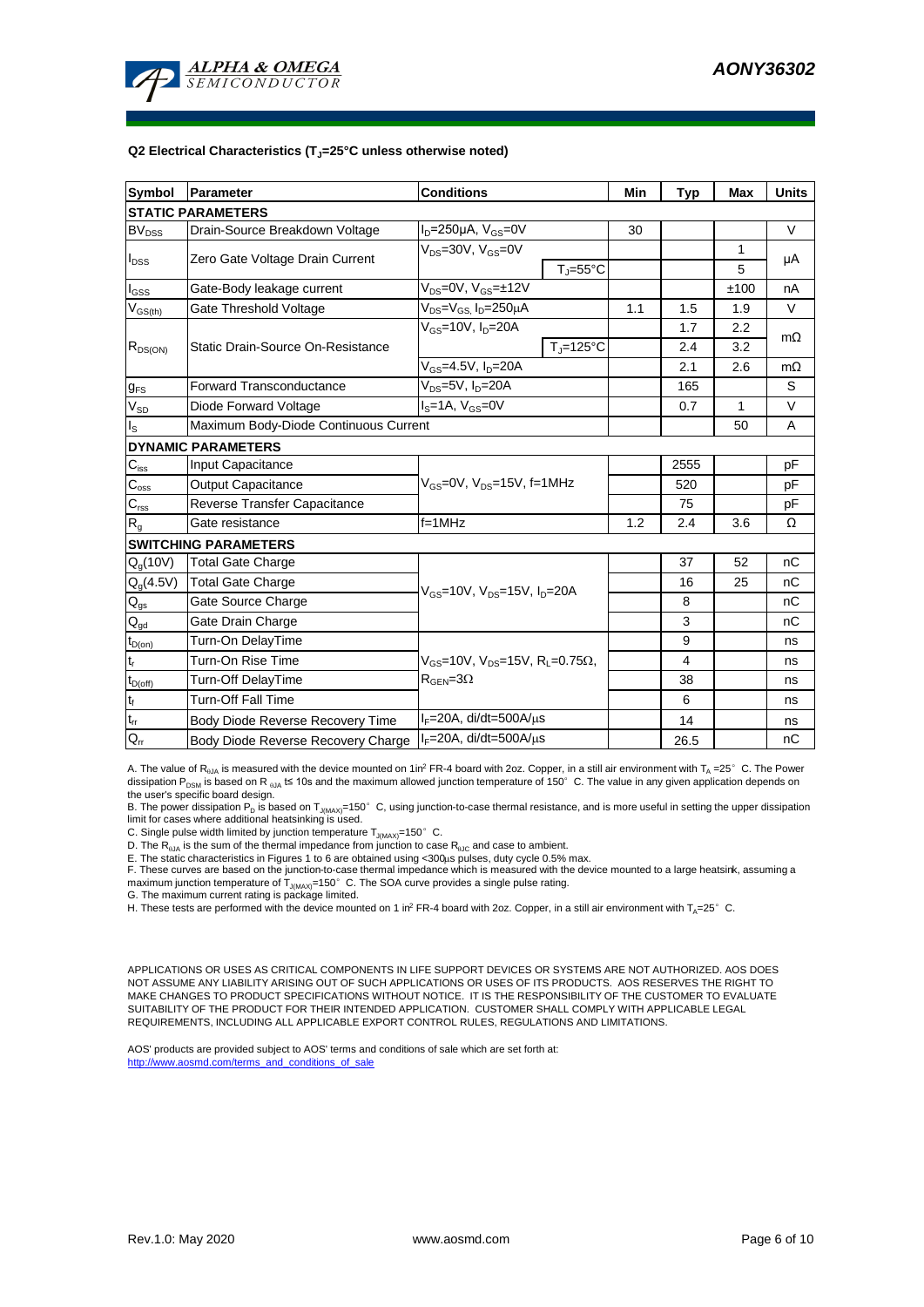

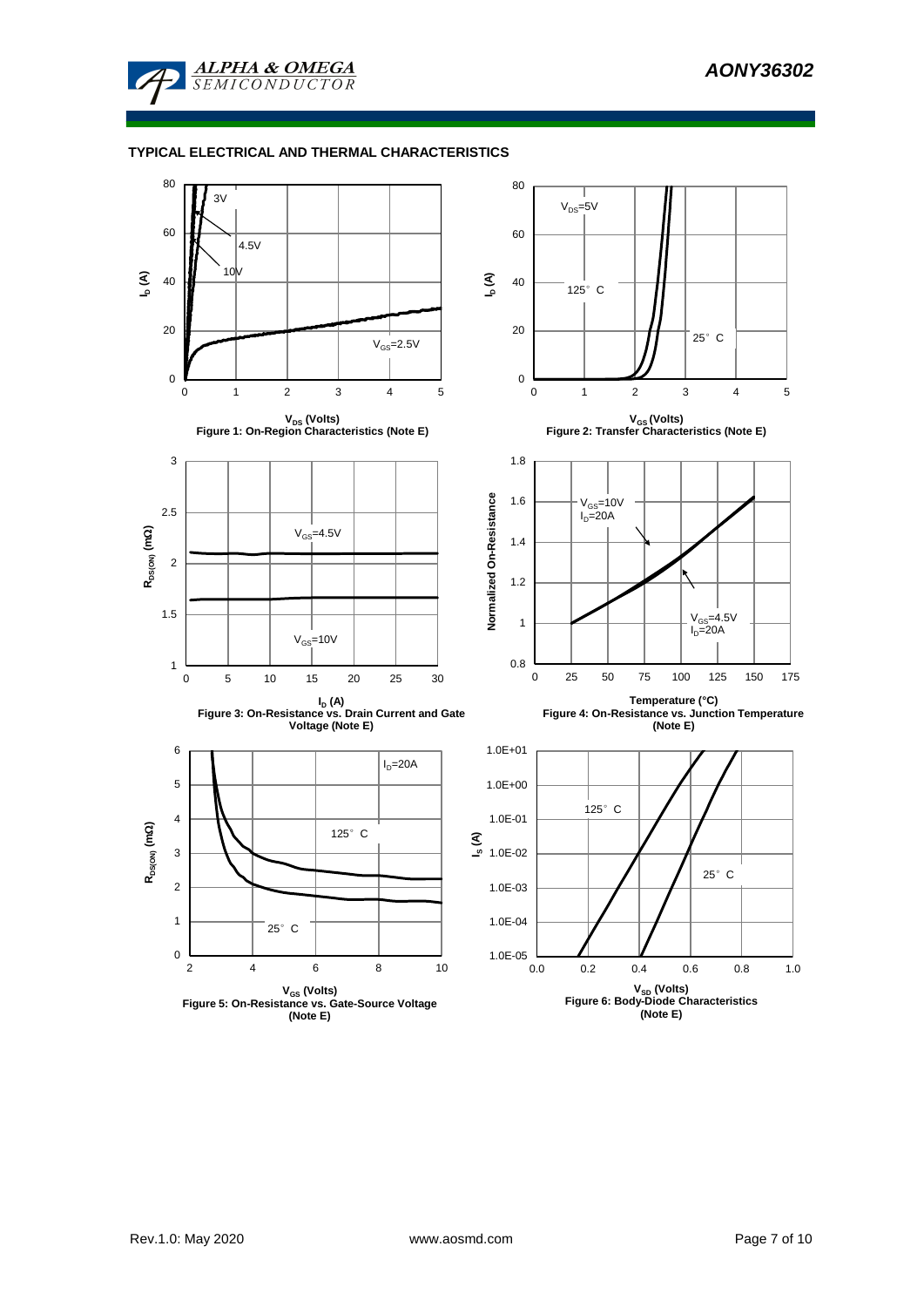



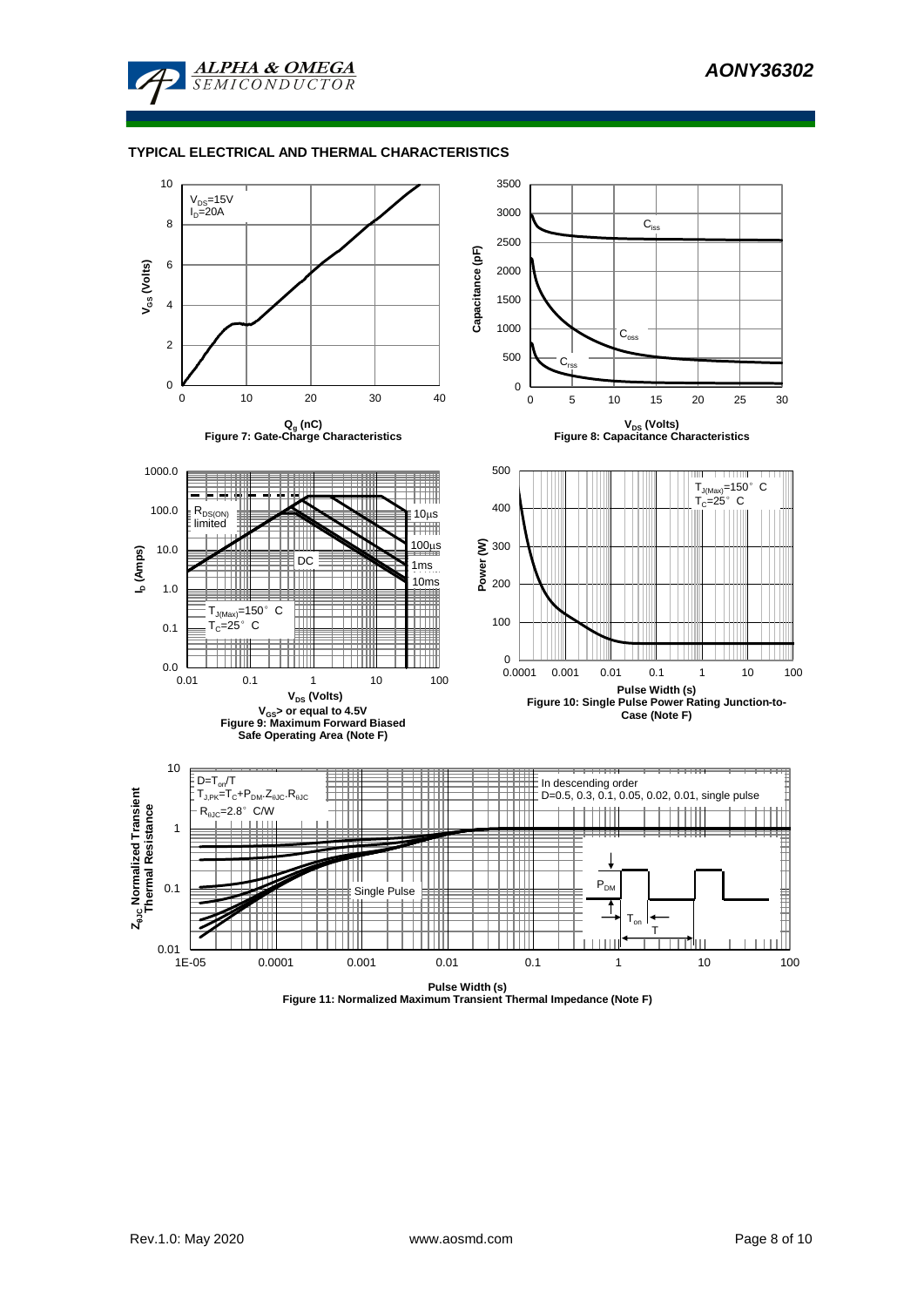